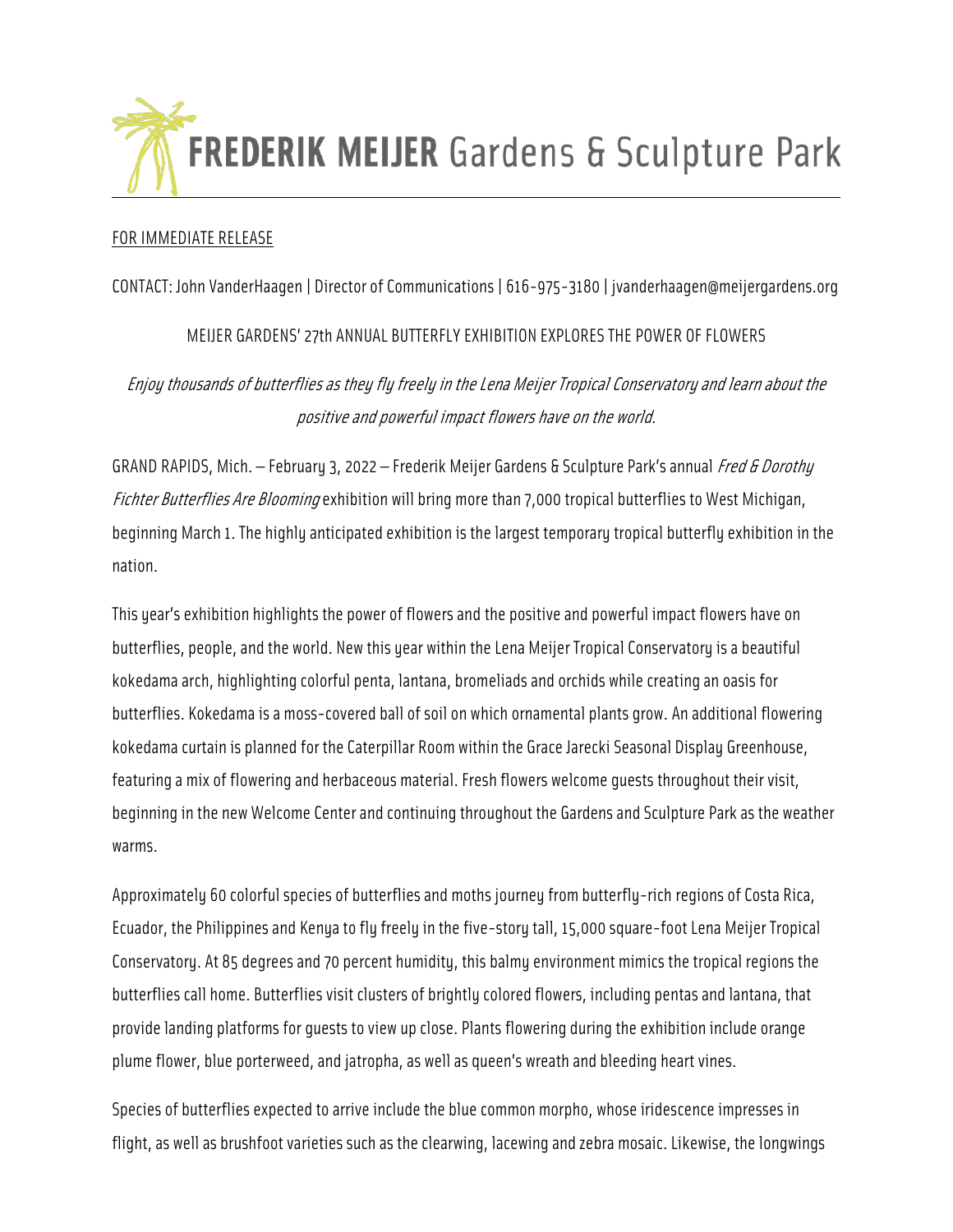captivate with distinctive wing patterns as seen on the small blue Grecian, doris, postman and tiger butterflies. Gliders like the emperor, ruby-spotted and orchard swallowtails will also add to the diverse assortment.

"We're highlighting the power of flowers this year more than ever," said Steve LaWarre, Vice President of Horticulture. "Our goal is to bring an awareness of the important relationships butterflies and humans have with flowers, and to show the positive and powerful impact flowers have on butterflies, people, and the world."

An average of 1,000 pupae arrive at Meijer Gardens weekly, from around the world. Guests can watch as delicate chrysalides and cocoons are placed in the Observation Station, where these unique and fascinating creatures then transform and spread their wings for the first time.

The Caterpillar Room, in the Grace Jarecki Seasonal Display Greenhouse, features monarch caterpillars. Here guests will have the opportunity to observe how flowers play a role in the lifecycle of butterflies. Caterpillars hungrily feed on milkweed host plants mixed in with the flowering spring plantings and ferns that encompass the perimeter of the Seasonal Display Greenhouse.

Exhibition rules:

Please don't touch the butterflies.

During the butterfly exhibition, tripods are not allowed in the Lena Meijer Tropical Conservatory. Monopods may be used, but please be courteous to other guests.

No butterfly or plant materials may leave the Lena Meijer Tropical Conservatory, per USDA regulations.

Extended Hours & Exhibition Activities: More information at MeijerGardens.org/calendar

• Who Am I? A Butterfly Ballet

February 19 (10 am & 12:30 pm)

February 20 (12 & 2:30 pm)

Huizenga Grand Room

Tickets required: MeijerGardens.org/calendar

Told through the eyes of a newly emerged butterfly, the story will captivate young and old alike. With colorful costumes, spectacular music, and exquisite choreography, this enchanting performance will provide a unique and memorable experience. *Who Am I? A Butterfly Ballet* is choreographed by Attila Mosolygo and performed by members of the Grand Rapids Ballet Junior Company. Sponsored in part by Jesse & Gia Budrick and Karl & Patti Betz. *Please note: Masks are required for all attendees during these*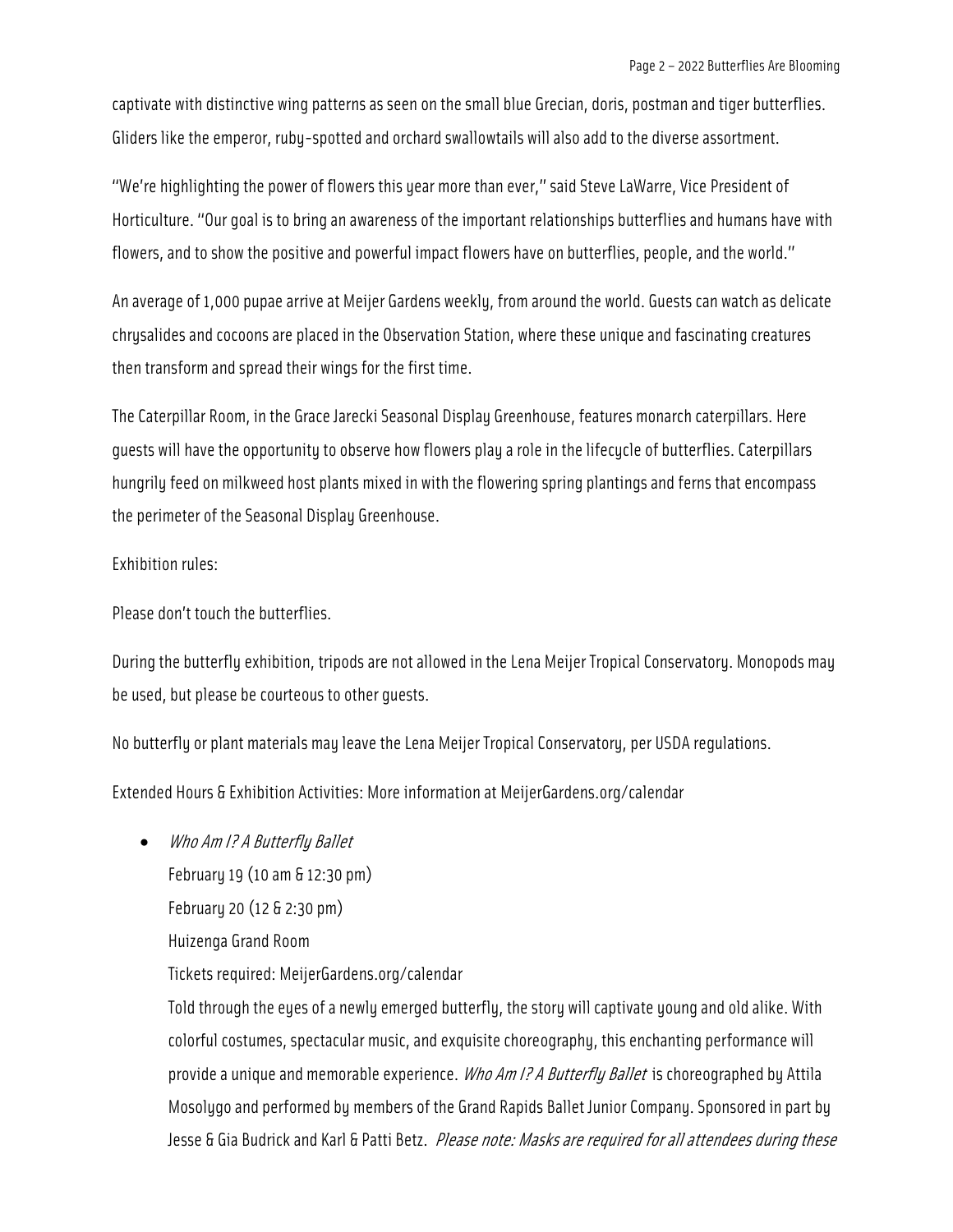#### performances.

- **Extended Spring Break Hours:** Open until 9 pm on April 1 and April 4-8.
- Outdoor Children's Activities

Monday, March 1—Friday, April 30, daylight hours only

Lena Meijer Children's Garden

Included with admission

Once you have observed caterpillars in the Seasonal Display Greenhouse and butterflies in the Lena Meijer Tropical Conservatory, come out to the Children's Garden for engaging outdoor educational events. Fly like a butterfly, wrap up like a chrysalis, curl up like a caterpillar, or crawl out of an egg using your imagination. Perform your own butterfly-themed puppet show or read about moths and butterflies in the Log Cabin. Search for butterfly and moth life cycle stages in a special Treehouse Village hunt. Ring the bell after successfully navigating the Butterfly Maze. Become a butterfly in the Monarch's Migration game. Enjoy a springtime puppet show or story time. There is something for all ages! Check the Children's Garden Information Center for activities and times, which vary daily.

• Tuesday Night Lights

Included with admission

Bring your flashlight on Tuesday nights until 9 pm to search for butterflies and see the nightlife in the Lena Meijer Tropical Conservatory.

- SMART Gardening to Support Monarchs (Lecture) Sunday, March 13, 2—3:30 pm Included with admission Erwin "Duke" Elsner, Extension Educator, Michigan State University
- Flower House Detroit (Lecture) Sunday, March 27, 2 pm Included with admission Lisa Waud, Botanical Artist, Flower House Detroit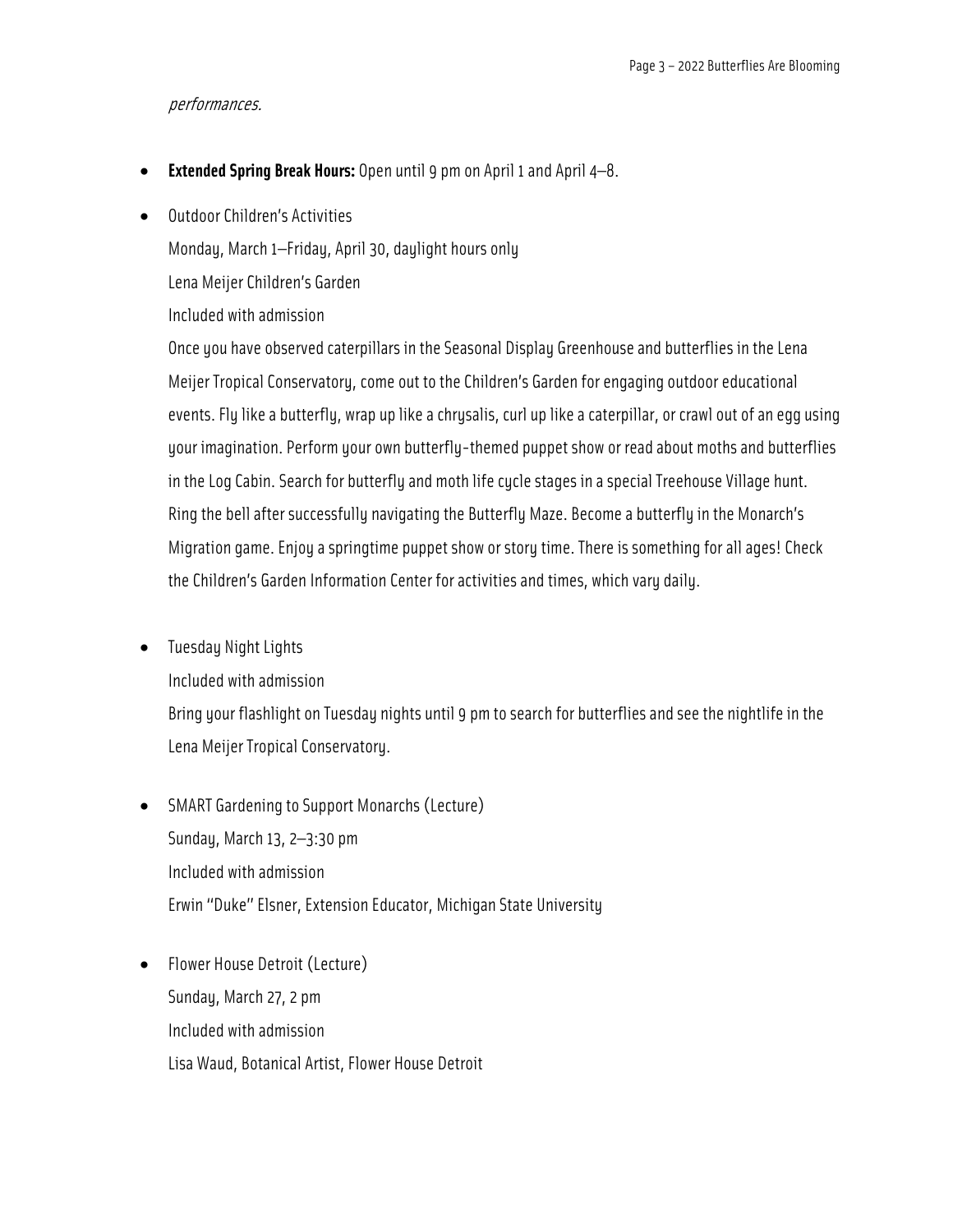• Flower Power Exploration Stations Sunday, April 24, 2—3:30 pm Included with admission

The exhibition is made possible by the DTE Energy Foundation; the Howard Miller Company; the Meijer Foundation;Frederik Meijer Gardens & Sculpture Foundation; Botanic and Sculpture Societies of Frederik Meijer Gardens & Sculpture Park and the Michigan Council for Arts and Cultural Affairs, a partner agency of the National Endowment for the Arts. Media sponsors are Star105.7 FM and Blue Lake Public Radio.

High-resolution images available fo[r download here.](https://www.dropbox.com/sh/xzm8ejor9pvxvaq/AADBevP79-2MeLifk5vt0Ivna?dl=0)

#### Volunteers:

Wanted. Needed. Appreciated. Various jobs and shifts. Contact Valerie Maciejewski at 616-974-5221 or vmaciejewski@meijergardens.org.

## Membership:

Members of Frederik Meijer Gardens & Sculpture Park enjoy unique members-only events and exhibition openings, valuable discounts, and reciprocal benefits to more than 300 other gardens nationwide. Exclusively for members, Meijer Gardens is open early the first full weekend of each month on Saturdays from 8 am–9 am and Sundays from 9 am–11 am.

# # #

## **About Frederik Meijer Gardens & Sculpture Park**

Frederik Meijer Gardens & Sculpture Park, one of the world's most significant botanic and sculpture experiences, was recently listed in the top 100 most visited museums in the world and the 30 most visited museums in the United States by *The Art Newspaper*, the leading global art news publication. Education programs welcome 80,000 students and guests each year. Culinary Arts & Events offerings include weddings, corporate meetings and award-winning catering. The 158-acre main campus features Michigan's largest tropical conservatory; one of the country's largest interactive children's gardens; arid and Victorian gardens with bronze sculptures by Edgar Degas and Auguste Rodin; a carnivorous plant house; outdoor gardens, including a replica 1930s-era farm garden; an eight-acre Japanese garden featuring contemporary sculpture; and a 1,900-seat outdoor Amphitheater Garden, showcasing an eclectic mix of world-renowned touring musicians each summer. The permanent collection highlights hundreds of sculptures from internationally acclaimed artists Magdalena Abakanowicz, El Anatsui, Louise Bourgeois, Alexander Calder, Mark di Suvero, Marshall Fredericks, Henry Moore, Michele Oka Donor, Beverly Pepper, Jaume Plensa, Auguste Rodin, Richard Serra, Yinka Shonibare CBE and Ai